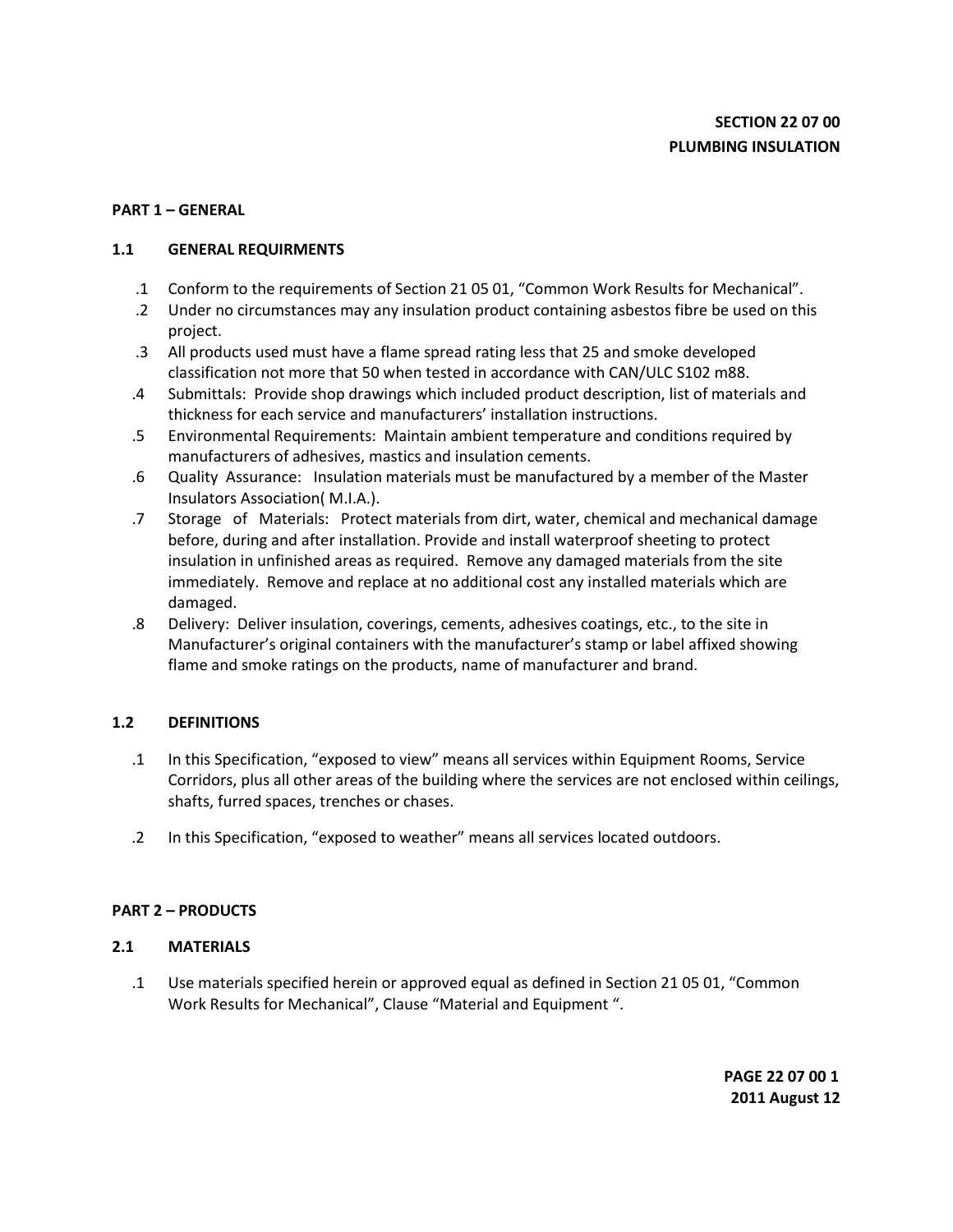#### **2.2 PIPING INSULATION INSERTS**

.1 Insulation inserts are to be Belform Pipe Support as per table below

#### **2.3 SPECIFICATIONS FOR THE BELFORM INSULATED PIPE SUPPORT INSERTS (TABLE)**

| <b>NOMINAL PIPE</b> | <b>SUPPORT</b>    | <b>MINIMUM</b>       | MIMIMUM SUPPORT LENGTH IN |          | <b>METAL SADDLE</b> | <b>METAL SADDLE</b> |
|---------------------|-------------------|----------------------|---------------------------|----------|---------------------|---------------------|
| SIZE NPS            | <b>CENTRES</b>    | <b>SAFETY FACTOR</b> | <b>INCHES BY DENSITY</b>  |          | <b>GUAGE</b>        | LENGHT              |
| (inch)              | (f <sup>t</sup> ) |                      | 3.75 lb/ft2               | 5 lb/ft2 |                     |                     |
| 1/2                 | 10                | 5                    | 6                         |          | 22                  | 4                   |
| $\frac{3}{4}$       | 10                | 5                    | 6                         |          | 22                  | 4                   |
| $\mathbf 1$         | 10                | 5                    | 6                         |          | 22                  | 4                   |
| $1 - 1/4$           | 10                | 5                    | 6                         |          | 22                  | 4                   |
| $1 - 1/2$           | 10                | 5                    | 6                         |          | 20                  | 4                   |
| $\overline{2}$      | 10                | 5                    | 6                         |          | 20                  | 4                   |
| $2 - 1/2$           | 10                | 5                    | 6                         |          | 20                  | 4                   |
| $\overline{3}$      | 10                | 5                    | 6                         |          | 20                  | 4                   |
| $3-1/2$             | 10                | 5                    | 6                         |          | 20                  | 4                   |
| 4                   | 10                | 5                    | 6                         |          | 16                  | 4                   |
| 5                   | 10                | 5                    | 6                         |          | 16                  | 4                   |
| 6                   | 10                | 5                    | 9                         |          | 14                  | 7                   |
| 8                   | 10                | 5                    | 9                         |          | 14                  | $\overline{7}$      |
| 10                  | 10                | 5                    | 9                         |          | 14                  | 7                   |
| 12                  | 10                | 5                    |                           | 9        | 14                  | $\overline{7}$      |
| 14                  | 10                | 5                    |                           | 9        | 14                  | 7                   |
| 16                  | 10                | 5                    |                           | 9        | 14                  | 7                   |
| 18                  | 10                | 5                    |                           | 12       | 14                  | 10                  |
| 20                  | 10                | 5                    |                           | 12       | 14                  | 10                  |
| 24                  | 10                | 5                    |                           | 12       | 14                  | 10                  |

#### **2.4 PIPE INSULATION**

- .1 Piping
	- .1 Use Belform Insul –Phen insulation with factory applied AP T Plus jacket. Jacket to consist of aluminum foil vapour barrier reinforced with fiberglass scrim and laminated to a fire resistant kraft facing.
	- .2 In areas exposed to view, finish with Belform PVC (15mil) thickness "Cut and Curled" jacketing. With self seal adhesive tape. Tacking of jackets will not be accepted.
- .2 Valves and Fittings
	- .1 Insulate valves and fittings in exposed areas with Belform 2 piece Insul-Phen fittings. Finish with Belform PVC insulated fitting and jacketing (15 mil) thickness.
- .3 Pipe Thickness Schedule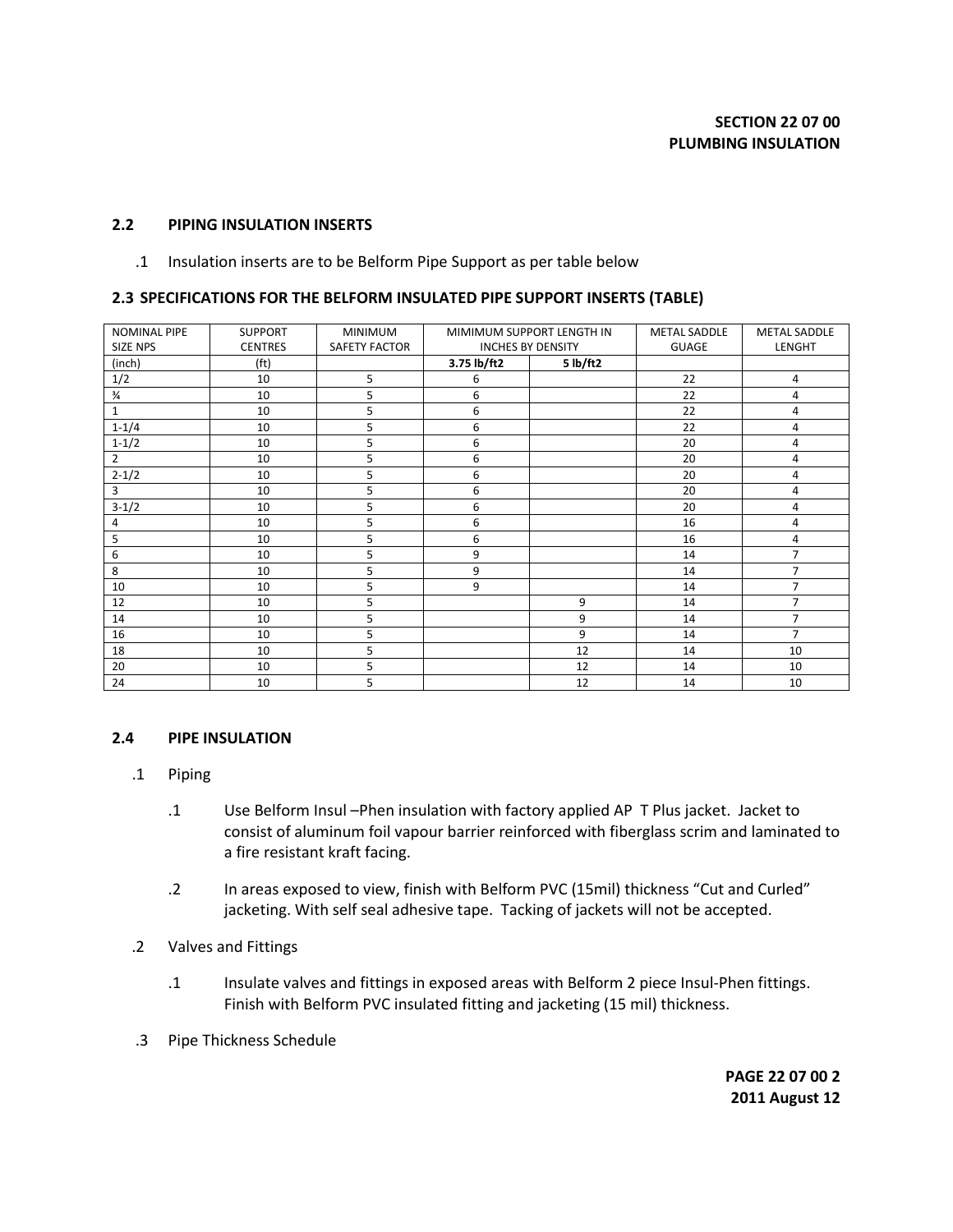# *Minimum insulation thickness shall confirm to AHRAE 90.1*

# Pipe Insulation Schedule – Imperial

| Fluid<br>Design                                             | Insulation<br>Conductivity | Nominal Diameter (in) |                 |                 |                 |                 |                 |  |  |  |  |
|-------------------------------------------------------------|----------------------------|-----------------------|-----------------|-----------------|-----------------|-----------------|-----------------|--|--|--|--|
|                                                             |                            |                       |                 |                 |                 |                 |                 |  |  |  |  |
|                                                             |                            |                       |                 |                 |                 |                 |                 |  |  |  |  |
| Operating                                                   | Conductivity               | <b>Mean Rating</b>    | <b>Less</b>     | 1 and           | $1 - 1/2$       | $4$ to 6        | 8& up           |  |  |  |  |
| Temperature                                                 | Range Btu in               | Temperature           | than 1          | $1 - 1/4$       | to $3$          |                 |                 |  |  |  |  |
| Range (F)                                                   | (hr.ft2 F)                 |                       |                 |                 |                 |                 |                 |  |  |  |  |
|                                                             |                            |                       |                 |                 |                 |                 |                 |  |  |  |  |
|                                                             |                            |                       |                 |                 |                 |                 |                 |  |  |  |  |
| Domestic and Service Hot Water Systems                      |                            |                       |                 |                 |                 |                 |                 |  |  |  |  |
|                                                             |                            |                       |                 |                 |                 |                 |                 |  |  |  |  |
| 105 & greater                                               | $0.22$ .028                | 100                   | $\frac{3}{4}$ " | $\frac{3}{4}$ " | $\frac{3}{4}$ " | 1''             | 1 <sup>''</sup> |  |  |  |  |
|                                                             |                            |                       |                 |                 |                 |                 |                 |  |  |  |  |
| Domestic Cold Water (Sanitary, Storm and Condensate Drains) |                            |                       |                 |                 |                 |                 |                 |  |  |  |  |
|                                                             |                            |                       |                 |                 |                 |                 |                 |  |  |  |  |
| 40 75                                                       | $0.23$ 0.27                | 75                    | $\frac{3}{4}$ " | $\frac{3}{4}$ " | 3⁄4″            | $\frac{3}{4}$ " | $\frac{3}{4}$ " |  |  |  |  |

### **2.5 HEAT EXCHANGERS, STORAGE TANKS AND STORAGE HEATERS**

.1 For shell and coil heat exchangers, storage tanks and storage heaters, use 50 mm(2") thickness 48 kg/m3 (3 lb/ft3) density Johns Manville or equivalent pipe and tank semi-rigid fibreglass board bonded to a flexible type AP or FSK jacket .

.2 For plate heat exchangers, insulated with 50 mmm (2") thickness 48 kg/m3 (3lb/ft3) density Johns Manville or equivalent pipe and tank semi-rigid fibreglass board bonded to a flexible type AP or FSK jacket.

### **2.6 EQUIVALENT MANUFACTURES**

- .1 The following manufacturers of the **above equipment** will be considered as equal subject to requirements of Clause "Material and Equipment":
	- 1. Certain Teed
	- 2. Johns Manville
	- 3. Knauf
	- 4. Roxul
	- 5. Owens Corning
	- 6. Insul-Phen
	- 7. Manson

**PAGE 22 07 00 3 2011 August 12**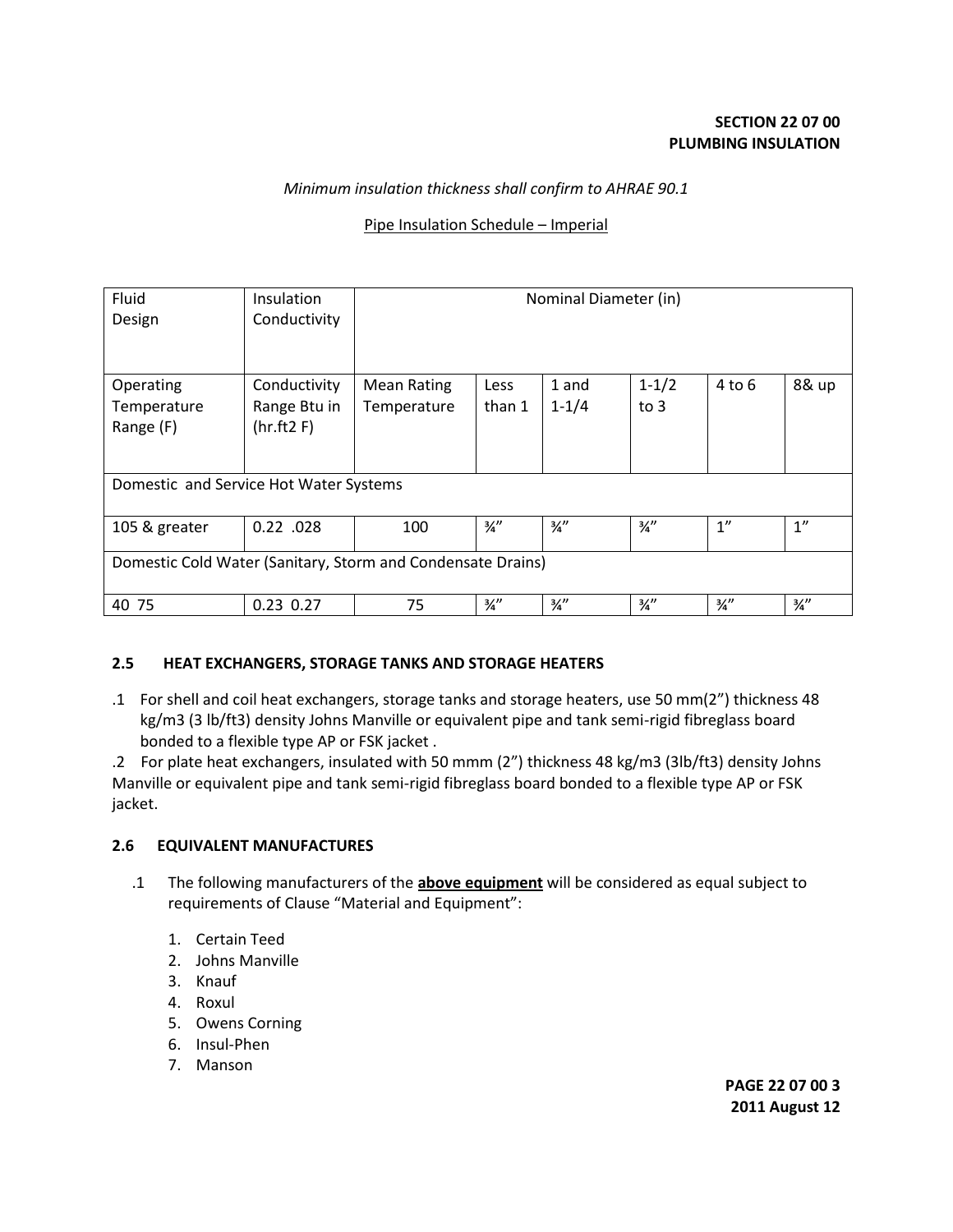### **2.7 FINISHING**

.1 Finish with PVC Jacket or Canvas Jacket

#### **2.8 ALUMINUM COVERING**

.1 Use 0.045 mm (0.016") aluminum jacket with integral moisture barrier for all piping exposed to the weather.

#### **PART 3 – EXECUTION**

#### **3.1 GENERAL**

- .1 Install all insulation in strict accordance with manufacturer's published recommendations.
- .2 Install all insulation continuous through walls and sleeves.
- .3 Verify that piping and equipment have been tested according to the specifications and as required by agencies having jurisdiction and approved before applying insulation materials. Work can proceed with written permission by mechanical consultant/contractor with the understanding that any necessary insulation removal and repairs are corrected at the contractor's expense.
- .4 Apply removable cover to allow regular servicing of equipment in certain locations. Where insulation ends, finish with vapour resistant mastic or aluminum tape.
- .5 Insulate ALL components of insulated systems unless specifically excluded.
- .6 Extend all surface finishes to protect all surfaces, ends and raw edges of insulation.

#### **3.2 PIPING SYSTEM**

.1 Storm Drainage System: Insulate all horizontal sections of rainwater leaders. Where horizontal sections connect to roof or patio drains, also insulate underside of drains and drain bodies, including any vertical piping between underside of drain and drain body. Insulate discharge piping from sump pumps to points of connection with building drainage systems. Insulate around heat traced sections. Size insulation to suit. Coordinate this work with Division 23 and 27.

> **PAGE 22 07 00 4 2011 August 12**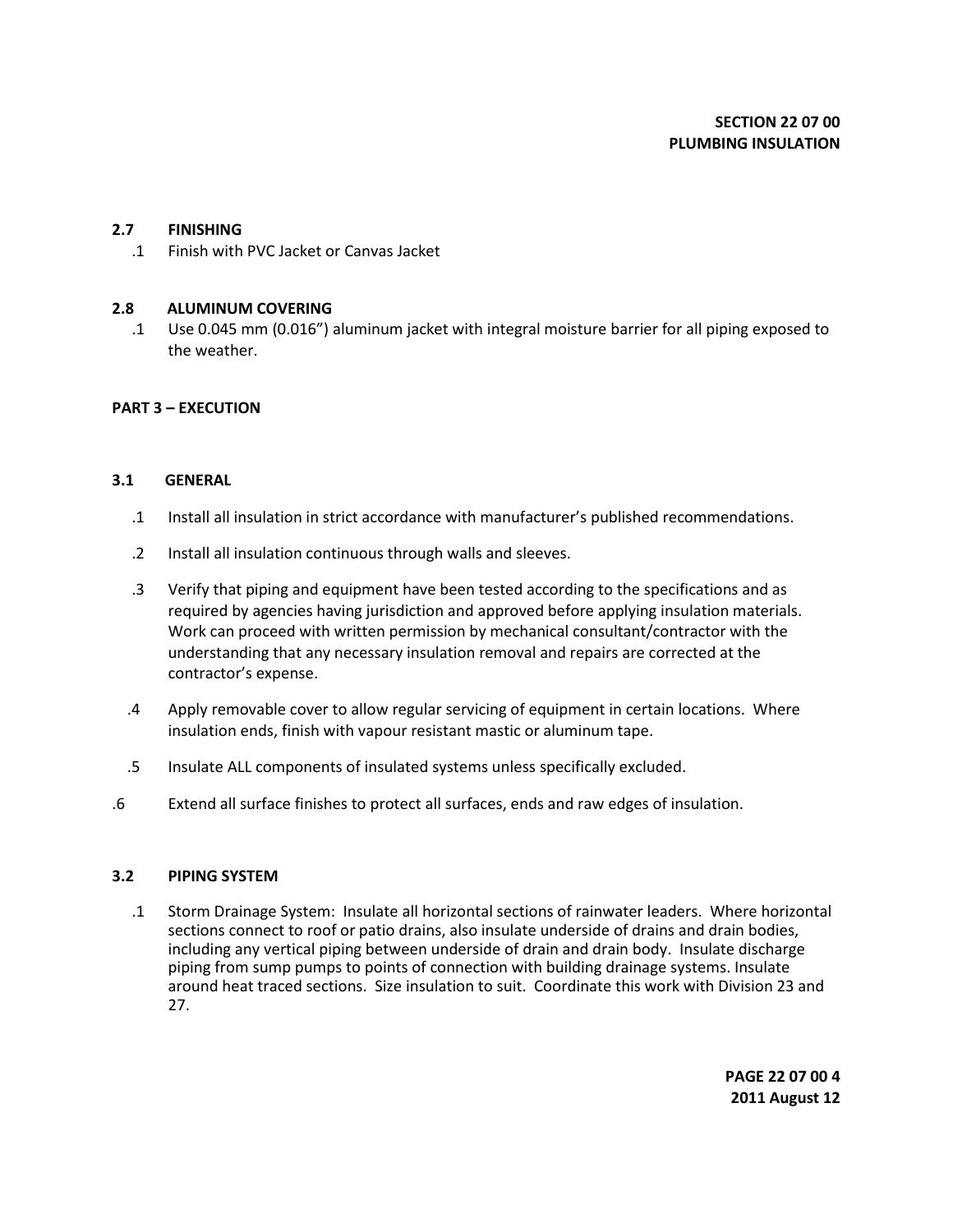- .2 Other Systems: Insulate the following piping systems in their entirety:
	- .1 domestic cold water (potable and non potable)
	- .2 domestic hot water (potable and non potable)
	- .3 domestic hot water recirculating (potable and non potable)
	- .4 condensate drains from refrigeration units
- .3 Insulation Application
	- .1 Hanger Points: Provide a Belform Pipe Support at each hanger point on all systems. On cold lines, vapour seal butt joints on each side of insert.
	- .2 Pipe: Apply insulation over clean dry pipe. Butt all joints firmly together. Seal all jackets neatly in place. Wrap butt joints with a minimum 75 mm (3") wide strip of the jacketing material. Use vapour barrier adhesive on all "cold" lines and dual temperature systems.
	- .3 Fittings and Valves
		- .1 For piping in exposed areas use the 2 pieces Belform fitting, finished with the Belform PVC fitting to a thickness matching adjoining insulation. In areas where insulation is not exposed to view, insulation ends may be mitred at elbows and sealed with aluminum tape.
		- .2 Cold system: Vapour seal the end of cut out insulation with 3" aluminum tape. This applies TO:
			- .1 domestic cold water
			- .2 condensate drains
		- .3 On components which require regular services, fabricate easily removable and reusable covers for circulating pumps and pump casings test ports and strainers.
- .4 Pipe Insulation Covering: In all locations where the insulation will be exposed to view, finish Belform .015 PVC or canvas. Follow strictly manufacture's installation procedures for cold and hot systems.
- .5 Aluminum Covering: On all piping exposed to weather, apply aluminum jacket over insulation with 15 mm x 0.38 mm (1/2" x 0.015") stainless steel banding at 300 mm (12") o/c Overlap all joints at least 80 mm (3") with longitudinal joint lapped to the weather.

**PAGE 22 07 00 5 2011 August 12**